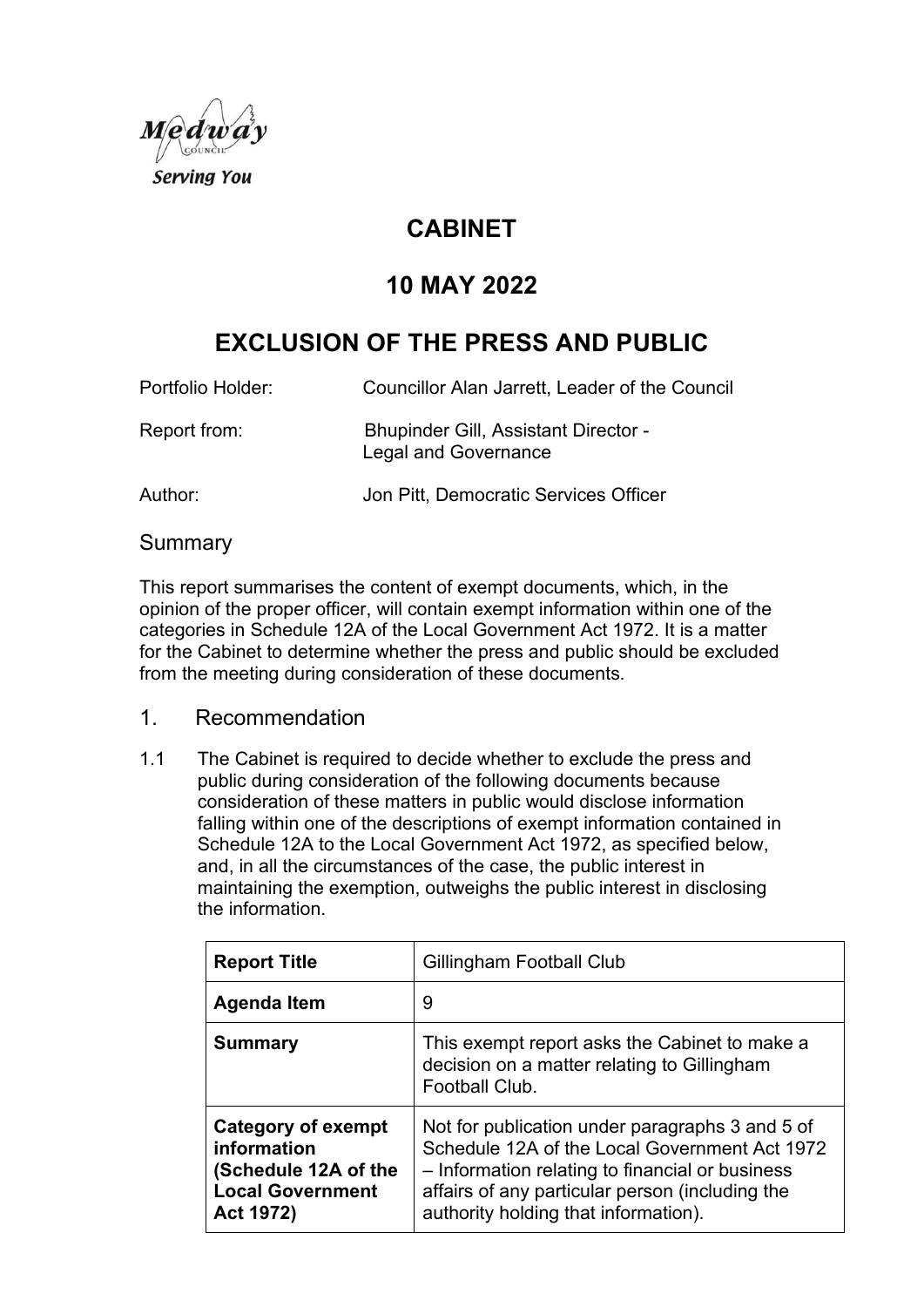|  | I - Information in respect of which a claim to legal<br>professional privilege could be maintained in legal<br>proceedings. |
|--|-----------------------------------------------------------------------------------------------------------------------------|
|  |                                                                                                                             |

| <b>Report Title</b>                                                                               | Legal Claim Against Medway Council                                                                                                                                                                                                                                                                                                                                          |
|---------------------------------------------------------------------------------------------------|-----------------------------------------------------------------------------------------------------------------------------------------------------------------------------------------------------------------------------------------------------------------------------------------------------------------------------------------------------------------------------|
| Agenda Item                                                                                       | 10                                                                                                                                                                                                                                                                                                                                                                          |
| <b>Summary</b>                                                                                    | This exempt report sets out details in relation to a<br>legal claim against Medway Council and asks the<br>Cabinet to agree a course of action.                                                                                                                                                                                                                             |
| Category of exempt<br>information<br>(Schedule 12A of the<br><b>Local Government</b><br>Act 1972) | Not for publication under paragraphs 3 and 5 of<br>Schedule 12A of the Local Government Act 1972<br>- Information relating to financial or business<br>affairs of any particular person (including the<br>authority holding that information).<br>- Information in respect of which a claim to legal<br>professional privilege could be maintained in legal<br>proceedings. |

- 1.2 Members are advised that the Local Authorities (Executive Arrangements) (Meetings and Access to Information) (England) Regulations 2012 requires 28 clear days' notice of a Cabinet meeting to be held in private.
- 1.3 On this occasion it has not been possible to provide this 28 clear days' notice. The Vice-Chairman of the Children and Young People Overview and Scrutiny Committee has agreed, in accordance with Section 5 (procedures prior to private meetings) of the above regulations, that these matters are both urgent and cannot be reasonably deferred until the next Cabinet meeting on 7 June 2022 for the following reasons:
	- Agenda item 9 the settlement was still in negotiations and agreement in principle was not reached until 22 April 2022 and is dependent on prompt conclusion.
	- Agenda item 10 the Council recently received advice to make a payment on account to reduce the risks of further costs by way of interest.
- 1.4 Notices of intention to conduct business in private were originally issued on 29 April 2022. No representations have been received.
- 1.5 This report confirms the previous notice of intention to conduct this business in private.

## Lead Officer Contact

Bhupinder Gill, Assistant Director - Legal and Governance E-mail: [bhupinder.gill@medway.gov.uk](mailto:bhupinder.gill@medway.gov.uk)